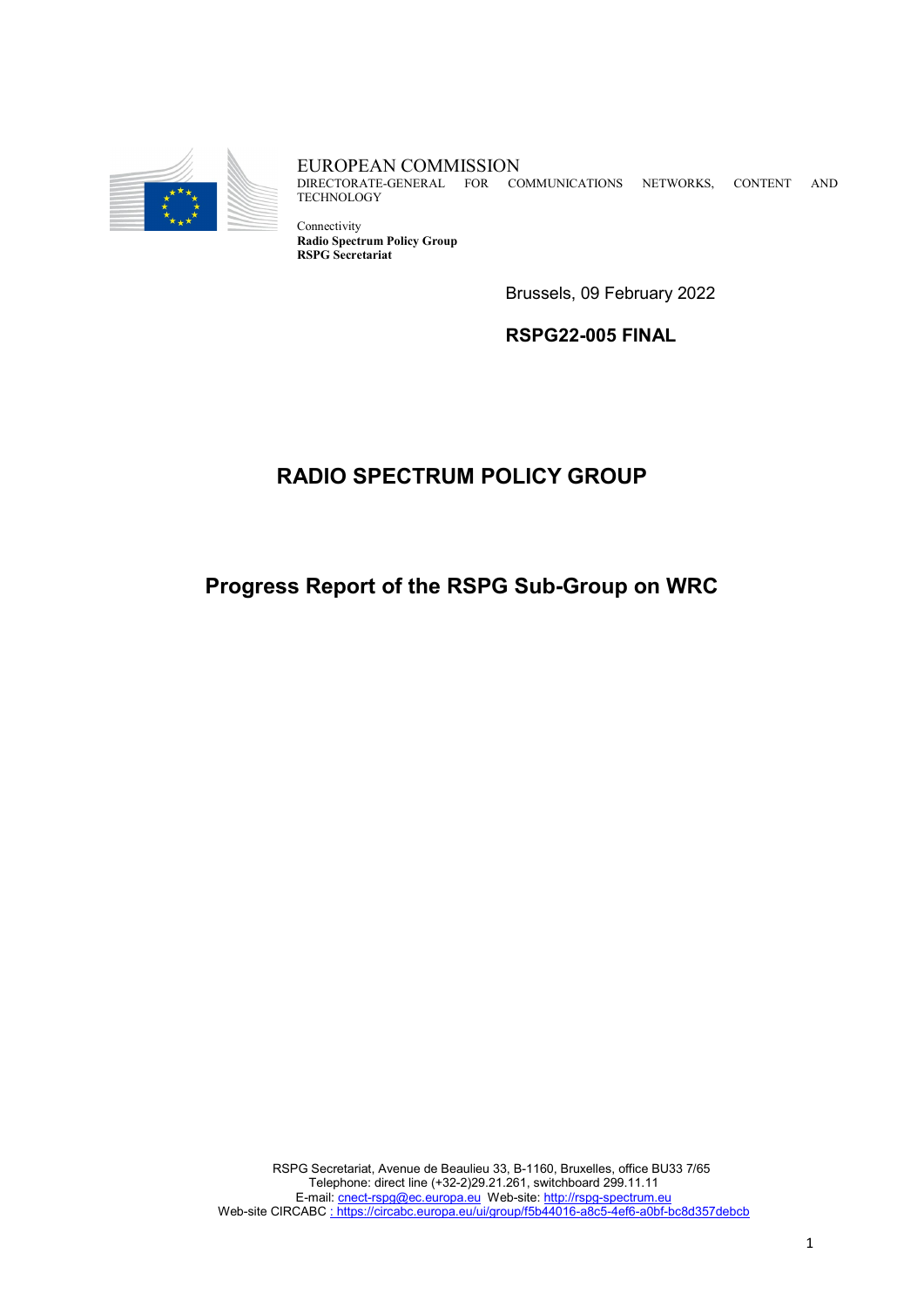## **Progress Report of RSPG SG WRC**

The Group met once in January after the last Plenary and continued the development of the final Opinion on WRC-23. Representatives from numerous MS participated: Germany, Greece, France, Italy, Portugal, Romania, Austria, Czech Republic, Slovenia, the Netherlands, Sweden, Finland, Denmark and the European Commission.

The Group considered the following:

1. Noting of the Workshop of EC and CEPT-CPG

The Group noted the Webinar-Workshop on WRC-23, organised by EC and CEPT-CPG on 25<sup>th</sup> November 2021.

#### 2. New Work item

The task of the group is currently defined as continuation of the work towards a final Opinion on WRC-23. Taking into account that the Plenary will adopt the new RSPG work program 2022/23, the group considered the current draft work item on WRC. Discussions took place regarding the interrelation between the WI´s (of the RSPG Work Program) on UHF and WRC-23. It has been concluded that both WI´s are self-standing and the Opinion on WRC-23 needs to be developed without considering the work of WI on UHF. No further comments have been raised.

#### 3. Timeline

The Group is fully aware of the planned deadline for the presentation of the final opinion to the European Commission. As such, the Group will continue with virtual meetings. This is currently well reflected in the draft new work item on WRC-23. The focus of the meetings until June 2022 will be on the development of the draft Final Opinion. Progress

- 3.1. The Group received initial draft texts regarding recommendations on the identified issues and started to consider them. Sections 1-3 have been slightly amended.
- 3.2. It was agreed to follow the wording of the previous Opinion regarding the recommendations on the different cases.
- 3.3. The draft text on Agenda item 1.2 has been considered and revised. No initial agreement regarding the RSPG recommendation has been reached. Certain bands need further consideration as sharing studies are still expected and need more visibility. EC needs to provide further clarity on CIMR. Further elements need to be considered at our next meeting.
- 3.4. The draft text on Agenda item 1.3 has been considered and agreed. Further consideration on the categorization was requested.
- 3.5. Text and Background on Agenda item 9.1 topic b) has been introduced by the drafters.
- 3.6. New elements on Agenda item 9.1 topic a) and Article 21.5 have been provided and will be subject to consideration at the next meeting(s).
- 4. The next virtual meeting of the Sub-Group is scheduled for February 10th 2022 (09h00).

## **Recommended action for RSPG:**